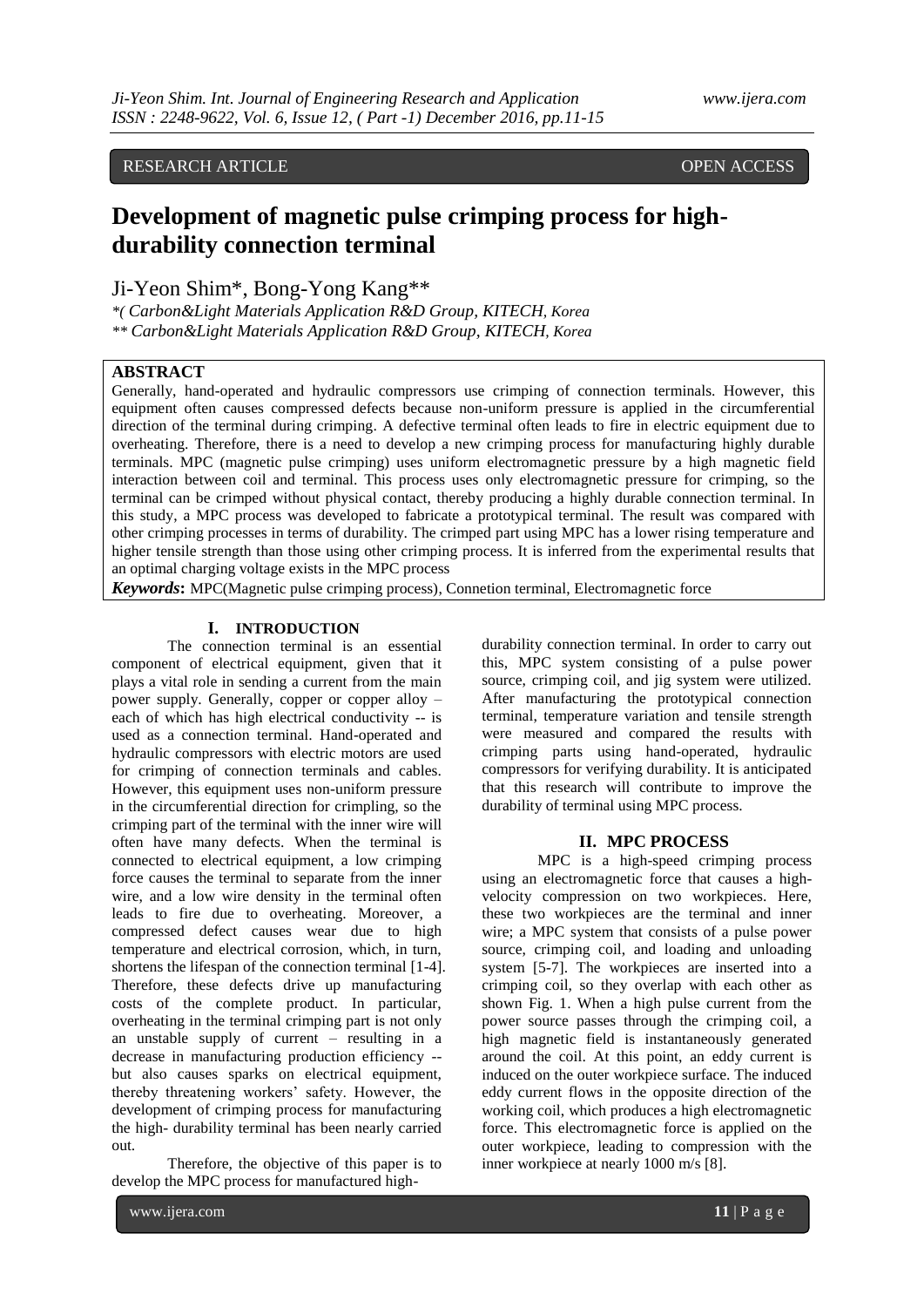

of an electromagnetic force [5]

Here, a pulse power source (WELMATE CO.,LTD) that can be charged up to 14 kV, so the maximum charging energy is 60 kJ. Specifically, the crimping coil is directly related to the crimping part quality, so the development of the crimping coil is very important to the overall MPC system. However, a theoretical analysis for the development of optimum crimping coils, considering various factors, has not yet been performed. Nevertheless generally the considered factors can be classified into geometric, mechanical, and electrical properties of the material.[9-11]

The crimping coil material should allow for electrical and mechanical properties such as conductivity to prevent damage to the condenser due to the duration of the magnetic field or sudden discharge [12-13]. It should also provide strength to prevent repulsive forces during crimping. Therefore, copper, aluminum and beryllium-copper have been considered as materials for the crimping coil, and beryllium-copper has been selected in this study. Fig. 2 shows the design of the crimping coil with a terminal.



**Fig. 2** Designed crimping coil

A one-turn crimping coil has a field shaper for concentration of electromagnetic interaction. The field shaper is bifurcated for inserting the terminal. The MPC process was initiated by inputting the terminal into a separated field shaper. Then, the field shaper traveled toward the one-turn coil, pushed by the hydraulic compressor using an electric motor. After set-up, the voltage was charged on a pulse

power source, and then discharged within microsecond to the crimping coil.

# **III. EXPERIMENTAL WORK**

**3.1 Experimental procedures** experimental workpieces were employed the C12200 terminal with a 1.2 mm thickness, 8 mm diameter. Materials surface subjected to clean with alcohol and dried. No special surface treatment was made before crimping. Prepared terminals were inserted into the crimping coil and overlapped by 10.5 mm in length. In particular, the gap of the terminal -- the outer workpiece with high electrical conductivity and a crimping coil – was consistently maintained at 1.0 mm for highly electromagnetic interactions. Fig. 3 shows the set up for MPC process.



**Fig. 3** Set-up for the MPC

The Rogowski coil for measuring the currents during the discharge time was set at the connection between the pulse power source and crimping coil. The Rogowski coil can measure the current linearly, from low current to high current, using mutual inductance, and can measure the current within a wide frequency range.

For MPC, the charging voltage was selected as 6 kV 7 kV 8 kV and 9 kV, with a corresponding electrical energy of 8 kJ, 11 kJ, 15 kJ and 19 kJ, respectively. After crimping, the crimping part was evaluated by comparing with that using a hand-operated compressor and hydraulic compressor. The temperature rise test and tensile test were carried out as shown in Fig. 4.



(a) Tensile test (b) temperature rise test **Fig. 4** Evaluation test of the crimping part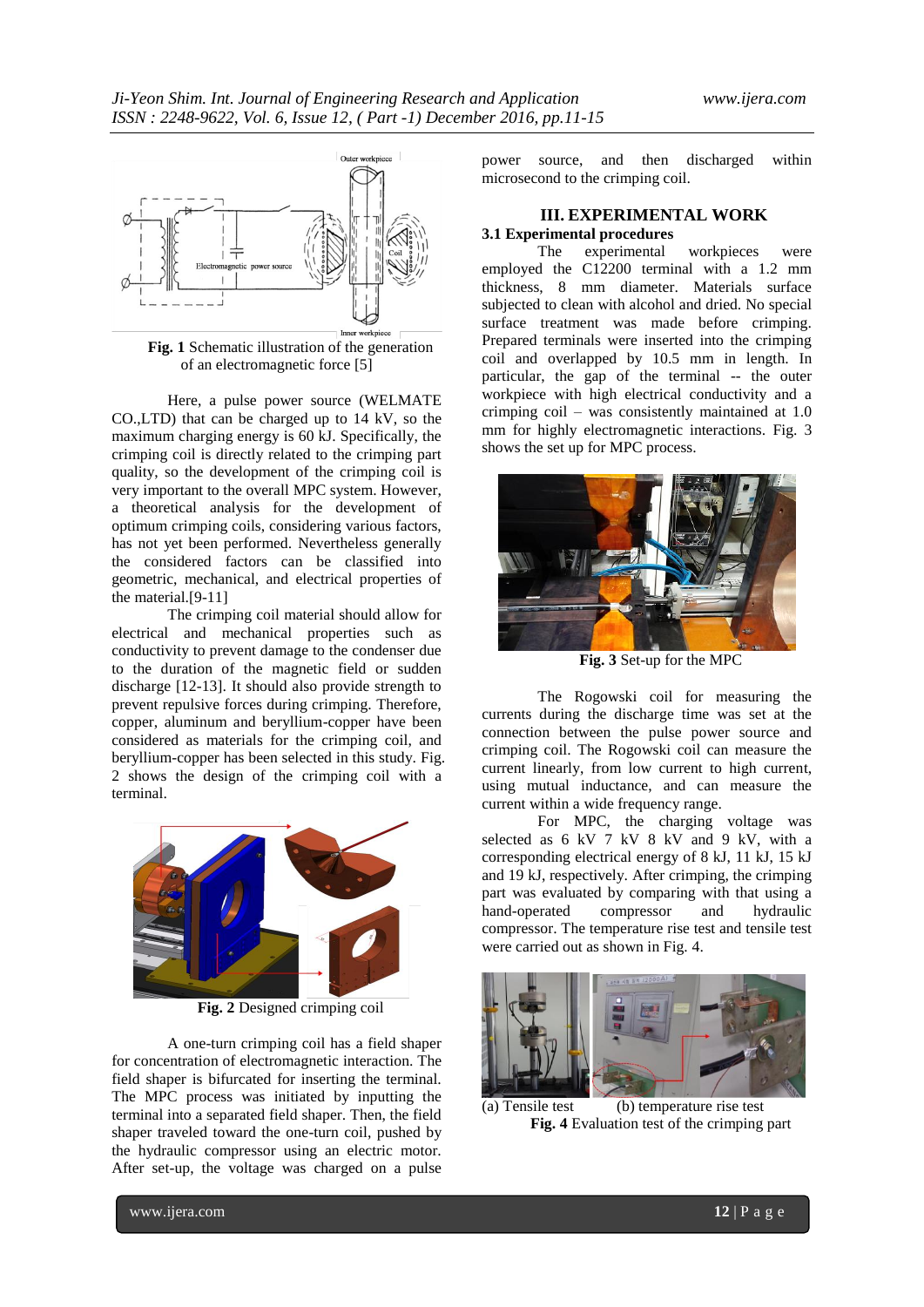### **3.2 Experimental procedures**

Fig. 5 shows the crimping part by MPC, a<br>erated compressor and hydraulic hand-operated compressor and hydraulic compressor, respectively. When using the handoperated compressor for crimping, a terminal was crimped by applying non-uniform pressure to the terminal, so the rear side of the terminal was distorted. When the terminal was crimped using a hydraulic compressor, hydraulic pressure damaged the surface of the terminal and significantly distorted the crimping part. In contrast, the MPC-crimped terminal never damaged the surface or distorted the terminal. Since electromagnetic pressure was applied uniformly on the surface of the terminal, the process neither distorted the terminal nor damaged the surface of the crimping part.



**Fig. 5** Terminal crimping

Fig. 6 shows the results of the temperature rise test with 3 types crimping processes in a 32 ℃ room. When a 30 A current was continuously sent through the crimped terminal using the 3 types of crimping processes, temperature rose continuously. After 10 minutes, the temperature rise of the crimped terminal using MPC with 8 kV charging voltage was approximately 18.5 ℃. However, the surface temperature using a hydraulic compressor was approximately 20 ℃ ; whereas, the surface temperature of the crimped part using a handoperated compressor was 23 ℃. Over time, this temperature difference increased, and after 100 minutes, the surface temperature of the terminal using a hand-operated compressor was 51 ℃ . Additionally, the surface temperature of the terminal using a hydraulic compressor was 44 ℃, and the surface temperature of the terminal using MPC was 38 ℃. The reason for this is the increase of wire density in the terminal using MPC.



**Fig. 6** Result of a temperature rise test

When a 30 A current was continuously sent through the crimped terminal using the 3 types of crimping processes, temperature rose continuously. After 10 minutes, the temperature rise of the crimped terminal using MPC with 8 kV charging voltage was approximately 18.5 ℃. However, the surface temperature using a hydraulic compressor was approximately 20 ℃ ; whereas, the surface temperature of the crimped part using a handoperated compressor was 23 ℃. Over time, this temperature difference increased, and after 100 minutes, the surface temperature of the terminal using a hand-operated compressor was 51 ℃ . Additionally, the surface temperature of the terminal using a hydraulic compressor was 44 ℃, and the surface temperature of the terminal using MPC was 38 ℃. The reason for this is the increase of wire density in the terminal using MPC.

Fig. 7 shows the result of a tensile test with 3 types of crimping processes. The tensile strength was measured at 2.9 kN, 2 kN and 1 kN using MPC, a hydraulic compressor, and a hand-operated compressor, respectively. The tensile strength of the crimped part using MPC was higher than that using the hand-operated compressor. This indicates that the crimping strength was improved when a highly uniform electromagnetic force with a high velocity was applied to terminal. Furthermore, the temperature rise test and tensile tests confirmed that the MPC was the most effective method for crimping the terminal, and can achieve a highly durable terminal. For analyzing the effect of the charging voltage using the MPC process, a charging voltage was varied from 6 kV to 9 kV, and a waveform was obtained using a Rogowski coil, as shown in Fig. 8.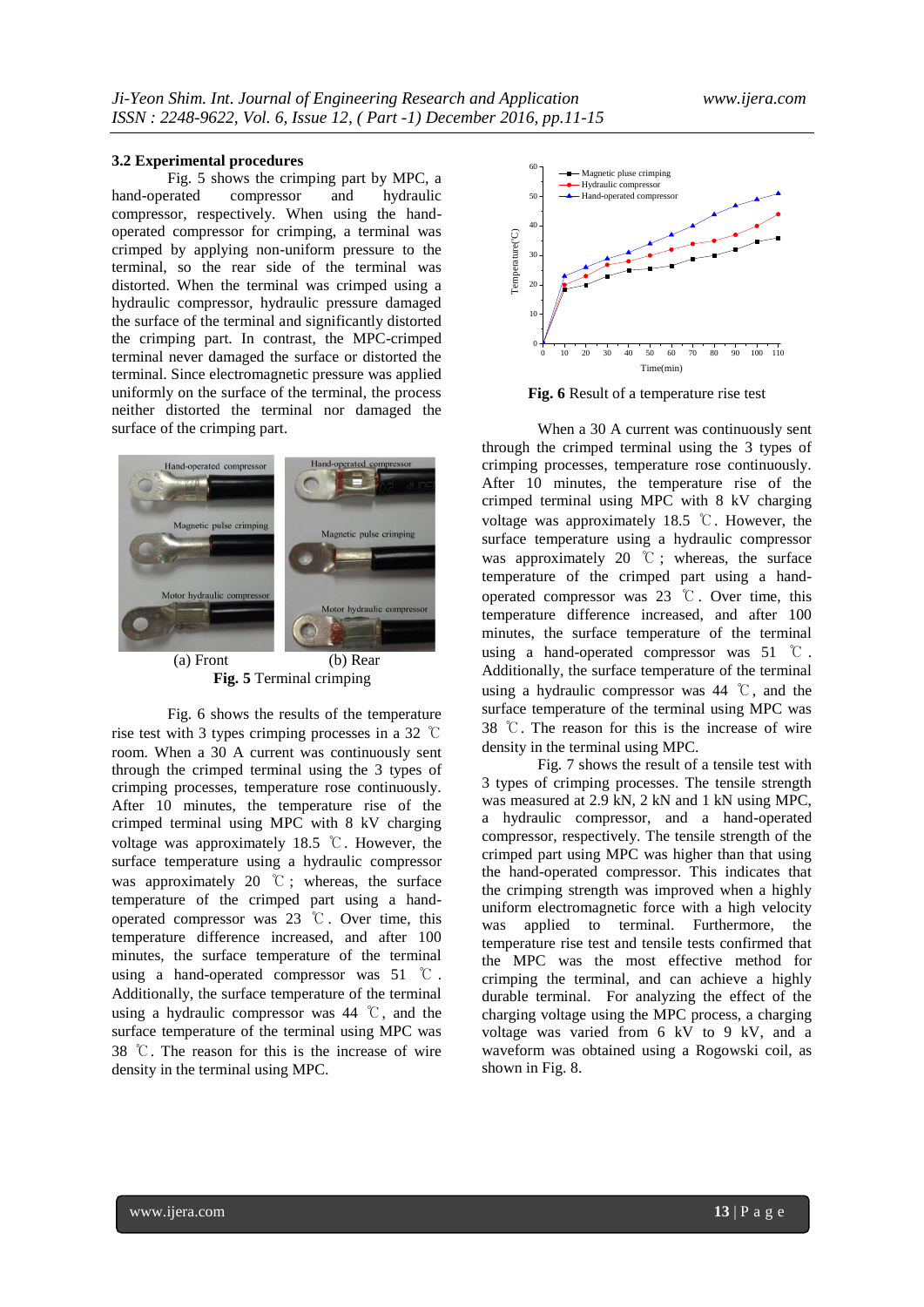

**Fig. 7** Result of the tensile test



**Fig. 8** Waveform (X:100μs/div, Y:50kA/div)

The damped sinusoidal waveform was measured and the discharging time to peak current was 20 μs in all MPC conditions. The peak currents increased in direct relation to the charging voltage, and each of the measured currents was 95 kA, 115 kA, 135 kA and 158 kA at 6 kV, 7 kV, 8 kV and 9 kV, respectively.



**Fig. 9** Result of the tensile test with various charging voltage

The tensile strength was increase as increasing the charging voltage as shown Fig. 9. However, the tensile strength was decreased at a charging voltage larger than 9 kV, due to the fact that the terminal was compressed to the inner wire

by a highly electromagnetic pressure with a high velocity, cutting the inner wire. Cutting the inner wire resulted in a decrease of the tensile strength. Accordingly, it is inferred that optimal charging voltage exists around 8 kV. From these results, it confirms that MPC process can achieve a highly durable crimped terminal, which can result in a decrease of manufacturing costs and safety accidents.

### **IV. CONCLUSION**

A terminal was crimped using a MPC. The crimped part was compared to that of a hydraulic compressor and hand-operated compressor, respectively, and the following conclusions were generated:

(1) A crimped terminal had no surface damage or distortion using the MPC process, but surface damage and distortion was observed on the crimping part using the hand-operated compressor and hydraulic compressor because non-uniform pressure was applied directly to the surface of the terminal. However, the MPC process used a uniform electromagnetic pressure with no contact, so it could create a non-defective terminal surface.

(2) Three types of crimped parts were analyzed using a temperature rise test and tensile test. When current was continuously sent through the crimped terminal, temperature rose continuously, and the highest temperature was measured in the crimped terminal using a hand-operated compressor. The temperature difference between the MPC and hand-operated compressor was approximately 13 ℃, because applying a uniform electromagnetic pressure on the terminal led to an increase in cable density in the terminal, so the temperature was increased. Similarly, tensile strength was highest on the crimped part using EMF

(3) In the MPC process, tensile strength increased in direct relation to the charging voltage, but an exceedingly high electromagnetic pressure led to cut of the inner wire, so the tensile strength decreased. It is inferred that optimal charging voltage existed in the MPC process, and 8 kV was determined to be the optimal charging voltage for crimping the copper connection terminal with 1.2 mm thickness and 8mm diameter.

# **ACKNOWLEDGEMENTS**

This research was supported by the Ministry of Trade, Industry & Energy(MOTIE), Korea Institute for Advancement of Technology(KIAT) through the Encouragement Program for The Industries of Economic Cooperation Region [A0113 00834]